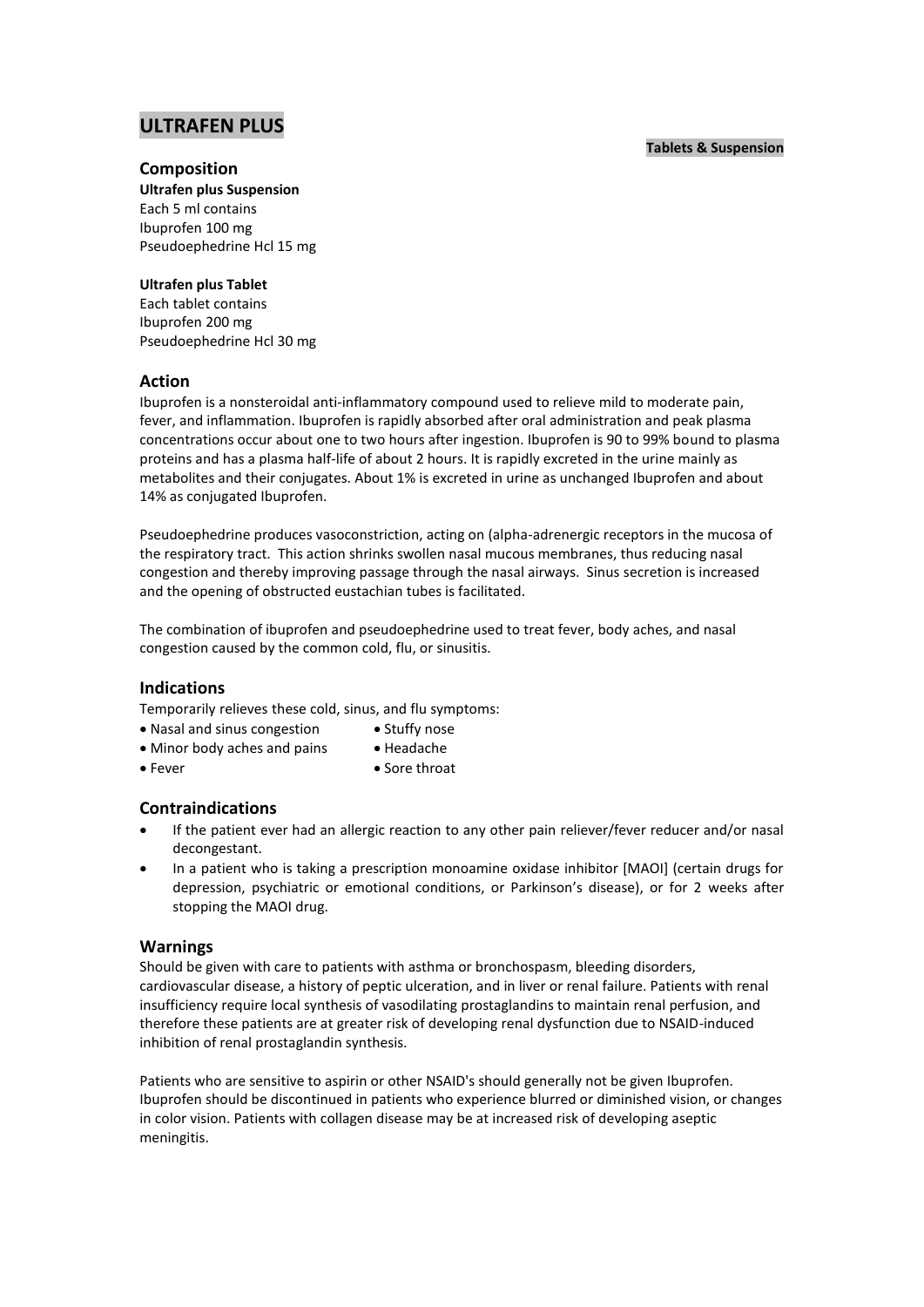Caution needed when given to patients with diabetes mellitus or closed angle glaucoma. Use with care, or avoid usage in patients undergoing anesthesia with cyclopropane, halothane or other halogenated anesthetics, as they may induce ventricular fibrillation. Interactions of sympathomimetic agents with alpha- and beta blocking medicines may be complex.

## **Adverse Reactions**

Nausea, vomiting, epigastric pain, heartburn, diarrhea, constipation, peptic ulcer, black-tarry stools. Nervousness, tinnitus, headache, dizziness, insomnia, excitability, drowsiness, restlessness. Tachycardia, palpitation, pressor activity, cardiac arrhythmias, cardiovascular collapse. Decreased blood counts. Rash, allergic reactions, edema

## **Precautions**

## **Allergy alert**

Ibuprofen may cause a severe allergic reaction that may include:

- Hives Facial swelling
- $\bullet$  Asthma (wheezing)  $\bullet$  Shock

### **Sore throat warning**

Severe or persistent sore throat or sore throat accompanied by high fever, headache, nausea, and vomiting may be serious. Consult a doctor promptly. Do not use more than 2 days or administer to children less than 3 years of age unless directed by a doctor.

#### **Pregnancy**

## *Category B (1 st and 2nd trimesters)*

Animal reproduction studies have failed to demonstrate a risk to the fetus and there are no adequate and well-controlled studies in pregnant women.

## *Category D (If used in 3rd trimester)*

There is positive evidence of human fetal risk based on adverse reaction data from investigational or marketing experience or studies in humans, but potential benefits may warrant use of the drug in pregnant women despite potential risks.

### **Nursing Mothers**

Small amounts of ibuprofen and pseudoephedrine may pass into breast milk, but this is not expected to be harmful to a nursing infant.

#### **Drug Interactions**

#### **Pseudoephedrine**

## *Sympathomimetics*

Concomitant administration of pseudoephedrine with other sympathomimetic agents may cause a rise in blood pressure, as well as produce additive effects and increased toxicity.

#### *Monoamine oxidase inhibitors*

May produce a hypertensive crisis. Serious toxicity may result if pseudoephedrine is used with monoamine oxidase inhibitors.

#### *Anti-hypertensive agents*

Coadministered pseudoephedrine may alter the hypotensive effect of guanethidine and could produce a loss of blood pressure control, hypertensive episodes, and/or cardiac arrhythmias.

Coadministered pseudoephedrine may alter the antihypertensive effect of methyldopa and reserpine and could produce a loss of blood pressure control and an increase in the risk of hypertensive episodes

Beta- adrenergic blocking drugs such as propranolol may increase the toxicity to pseudoephedrine. The drug interaction between beta-1 selective blocking agents and pseudoephedrine is less likely but theoretically possible.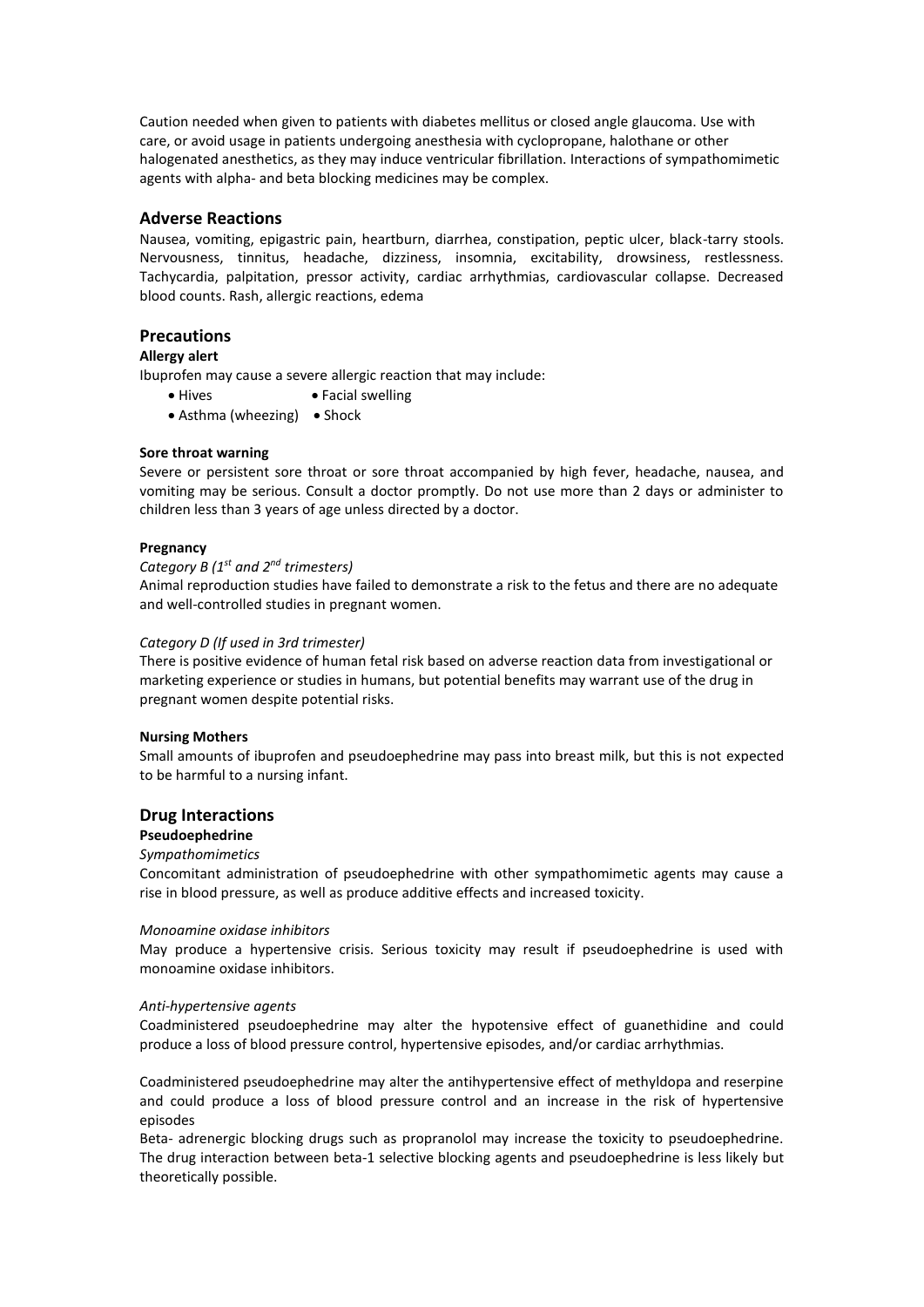## *Antidepressants*

Pseudoephedrine may interact with antidepressant medication.

### **Ibuprofen**

## *Coumarin-type Anticoagulants*

Because bleeding has been reported when ibuprofen and other NSAID's have been administered to patients on coumarin-type anticoagulants, physicians should exercise caution when administering Ibuprofen to patients on anticoagulants.

#### *Acetylsalicylic Acid (Aspirin)*

Aspirin administered with NSAID's causes a decrease in blood levels and activity of non-salicylate drugs. Since concomitant use offers no therapeutic advantage, such combinations should be avoided.

#### *Methotrexate*

Ibuprofen, as well as other NSAID's, may enhance the toxicity of Methotrexate. Caution should be used if Ibuprofen is administered concomitantly with Methotrexate.

#### *Furosemide*

Ibuprofen can reduce the natriuretic effect of furosemide and thiazides in some patients. During concomitant therapy with Ibuprofen, patients should be observed closely for signs of renal failure, as well as to assure diuretic efficacy.

#### *Lithium*

Ibuprofen produced an elevation of plasma lithium levels and a reduction in renal lithium clearance. Therefore, when Ibuprofen and lithium are administered concurrently, patients should be observed carefully for signs of lithium toxicity.

## **Dosage and Administration**

Not recommended for children under the age of two years. **Ultrafen Plus Suspension** *Children aged 2 –5 years:* One teaspoonful (5 ml). *Children aged 6 –11 years:* Two teaspoonfuls (10 ml). Doses may be repeated every 4 –6 hours as needed. Do not exceed 4 doses in 24 hours.

#### **Ultrafen Plus Tablet**

*Adults (and children over 12 years)*: One tablet every 4 to 6 hours. If symptoms do not respond to one tablet, a second may be taken. Do not exceed six tablets in 24 hours.

Ultrafen Plus should be taken with food or milk or after meals. Do not use continuously for colds for more than 7 days or for fever for more than 3 days unless directed by your doctor. If the cold or fever persists or worsens, or if new symptoms occur, consult your doctor.

## **Over dosage**

#### **Manifestation**

The most frequently reported symptoms of Ibuprofen overdose include abdominal pain, nausea, vomiting, lethargy and drowsiness. Other central nervous system symptoms include headache, tinnitus, CNS depression, and seizures. Metabolic acidosis, coma, acute renal failure, and apnea (primarily in very young children) may rarely occur. Cardiovascular toxicity, including hypotension, bradycardia, tachycardia, and atrial fibrillation has been reported.

Symptoms from pseudoephedrine overdose consist most often of mild anxiety, tachycardia, and/or mild hypertension.

#### **Treatment**